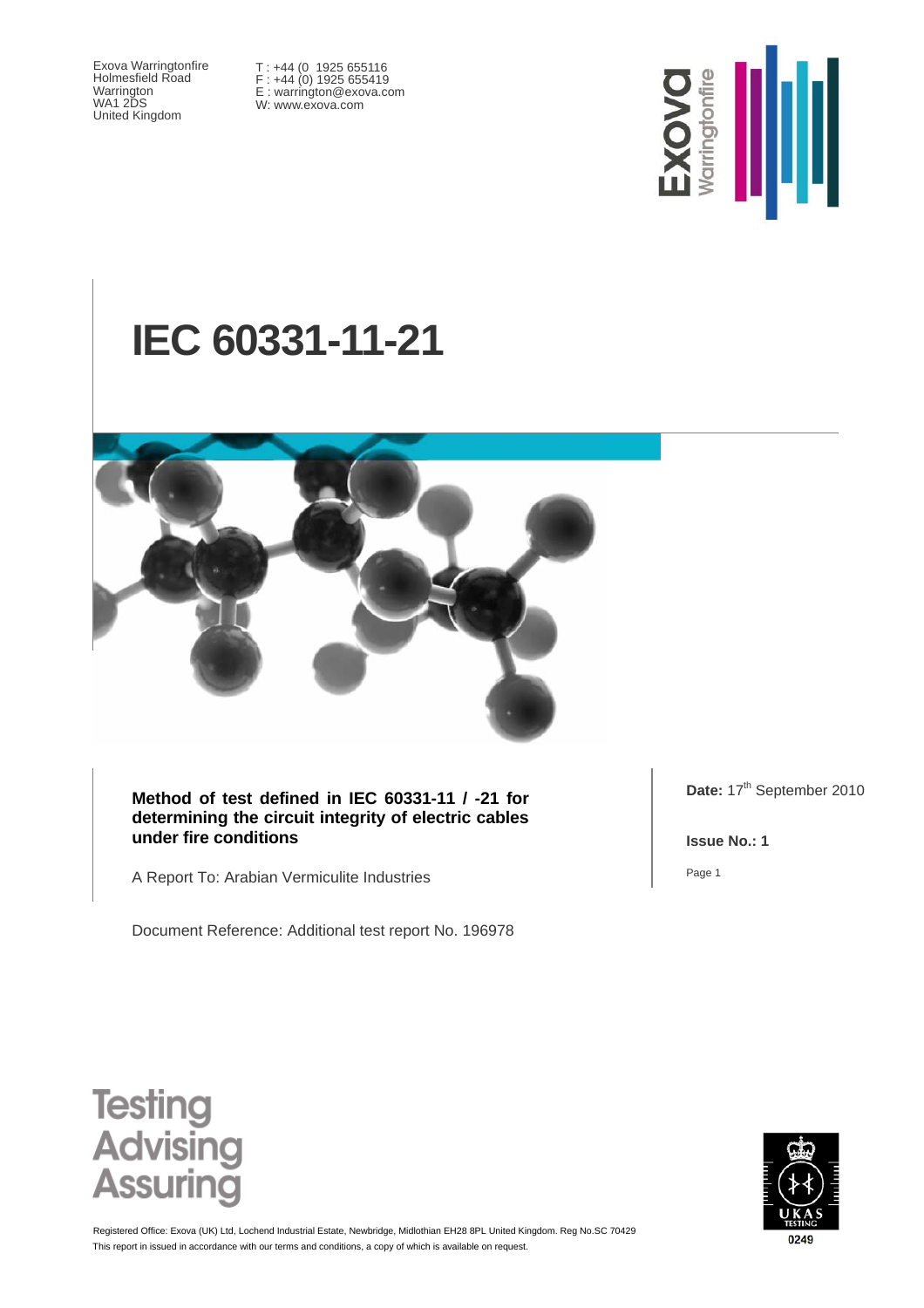

# **Executive Summary**

**Objective** To determine the performance of the following coated cable when it is subjected to the conditions of test specified in IEC 60331-21: 1999, utilising the test apparatus detailed in IEC 60331-11:1999 + A1: 2009.

| <b>Generic Description</b>                                                           | <b>Product reference</b> | <b>Thickness</b><br>diameter | Weight<br>per<br>unit area or<br>density |  |
|--------------------------------------------------------------------------------------|--------------------------|------------------------------|------------------------------------------|--|
| Coated cable                                                                         | "Avicoat"                | 24mm                         | Not stated                               |  |
| Individual components used to manufacture composite:                                 |                          |                              |                                          |  |
| Ablative coating                                                                     | "Avicoat"                | 3mm                          | Not stated                               |  |
| Copper conductor                                                                     | <b>Not Stated</b>        | 1.5 <sub>mm</sub>            | <b>Not Stated</b>                        |  |
| XLPE conductor insulation                                                            | <b>Not Stated</b>        | 1.0 <sub>mm</sub>            | <b>Not Stated</b>                        |  |
| PVC inner sheath                                                                     | <b>Not Stated</b>        | 3.0 <sub>mm</sub>            | <b>Not Stated</b>                        |  |
| Galvanised steel armour                                                              | <b>Not Stated</b>        | 1.2 <sub>mm</sub>            | <b>Not Stated</b>                        |  |
| PVC outer sheath                                                                     | <b>Not Stated</b>        | 1.2 <sub>mm</sub>            | <b>Not Stated</b>                        |  |
| Please see page 5 of this test report for the full description of the product tested |                          |                              |                                          |  |

**Test Sponsor** Arabian Vermiculite Industries, 1<sup>st</sup> Dammam Industrial Area, P.O. Box 7137, Dammam 31462, Kingdom of Saudi Arabia

**Test Results: When tested in accordance with the procedures specified in IEC 60331-21: 1999, utilising the test apparatus detailed in IEC 60331-11: 1999 + A1: 2009, at a temperature of at least 750° C and at a rated voltage of 1000 V-rms, the coated cable maintained it's circuit integrity for 12 minutes and 28 seconds.**

**Date of Test** 25<sup>th</sup> August 2010

This test report is additional to that issued as WF No. 196058 dated  $7<sup>th</sup>$  September 2010 and has been issued at the request of the sponsor. The original test report remains valid and is not replaced by this additional test report. The product referred to in the original report and this additional test report has not been re-tested since the original test and neither has a technical review of the original test report resulting in any technical changes been carried out.

The name and address details of the original sponsor have been removed and the details of Arabian Vermiculite Industries have been entered. The original product reference of the coating has been removed and the reference "Avicoat" has been inserted. The name of the manufacturer of the coating has been removed for confidentiality purposes. The sponsor of the test has stated that the material described in this additional report is identical to the material which was tested. Both the original and the alternative name and address details and the original and alternative product references have been documented and the documentation is maintained in the confidential file covering this investigation.

### **Signatories**

Responsible Officer S. Deeming \* Senior Technical Officer For and on behalf of **Exova Warringtonfire**.

Report Issued: 17<sup>th</sup> September 2010

| Authorised                | P.P. D.J. Owen |
|---------------------------|----------------|
| C. Dean *                 |                |
| <b>Operations Manager</b> |                |

This version of the report has been produced from a .pdf format electronic file that has been provided by **Exova Warringtonfire** to the sponsor of the report and must only be reproduced in full. Extracts or abridgements of reports must not be published without permission of **Exova Warringtonfire**.

| Document No.: | Additional test report No. 196978 | Page No.:   | 2 of 8                          |
|---------------|-----------------------------------|-------------|---------------------------------|
| Author:       | S. Deeming                        | Issue Date: | 17 <sup>th</sup> September 2010 |
| Client:       | Arabian Vermiculite Industries    | Issue No.:  |                                 |

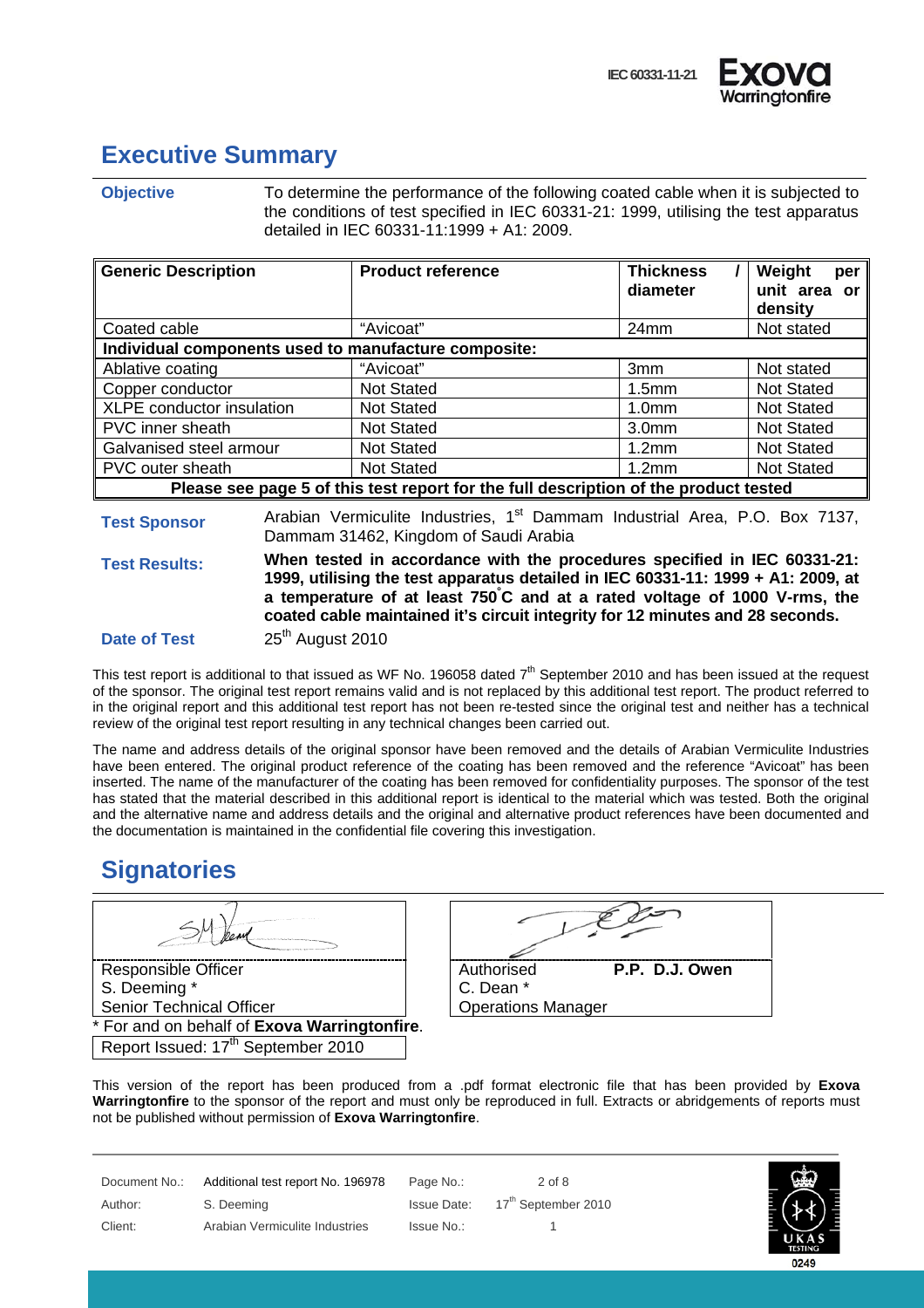

| <b>CONTENTS</b> | <b>PAGE NO.</b> |
|-----------------|-----------------|
|                 |                 |
|                 |                 |
|                 |                 |
|                 |                 |
|                 |                 |
|                 |                 |

Document No.: Author: Client:

Additional test report No. 196978 S. Deeming Arabian Vermiculite Industries

Page No.: **Issue Date:** Issue No.:

3 of 8  $17^{\text{th}}$  September 2010  $\mathbf{1}$ 

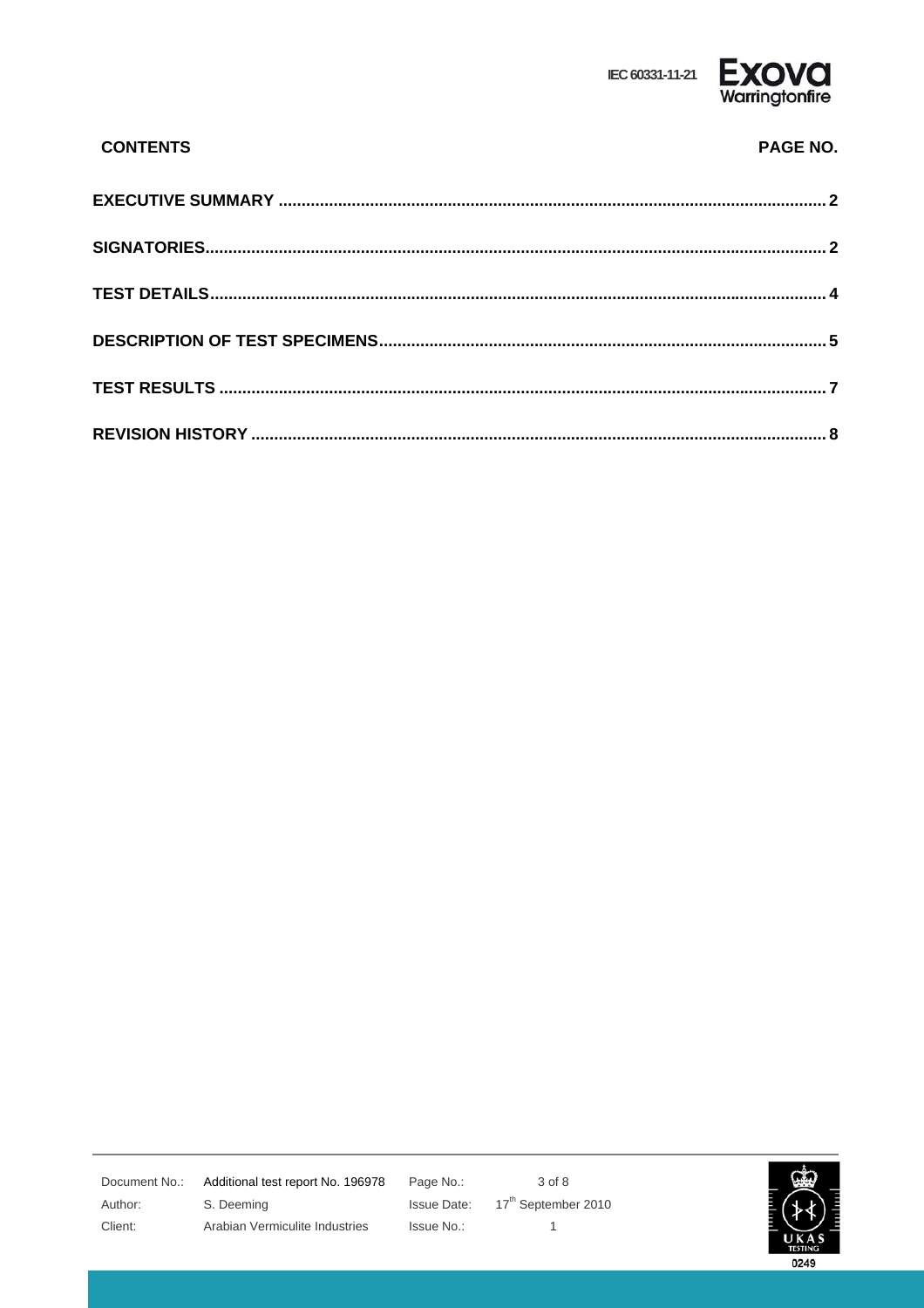

### **Test Details**

| <b>Purpose of test</b>                     | To determine the performance of a specimen of a cable when it is subjected to<br>the conditions of test specified in IEC 60331-21: 1999, utilising the test<br>apparatus detailed in IEC 60331-11:1999 + A1: 2009. The purpose of this test<br>method is to determine whether a cable can maintain circuit integrity when it is<br>exposed to the fire conditions described within the method.             |  |
|--------------------------------------------|------------------------------------------------------------------------------------------------------------------------------------------------------------------------------------------------------------------------------------------------------------------------------------------------------------------------------------------------------------------------------------------------------------|--|
| <b>Scope of test</b>                       | IEC 60331-21: 1999 specifies a test procedure and gives a performance<br>requirement, including a recommended flame application time, for cables of<br>rated voltage up to and including 600/1000 V. It is intended to cover low<br>voltage power cables and control cables with a rated voltage.                                                                                                          |  |
|                                            | In accordance with section 7.1 of the test standard, a 90 minute flame<br>application time was used.                                                                                                                                                                                                                                                                                                       |  |
|                                            | IEC 60331-11: 1999 + A1: 2009 specifies the test apparatus to be used for testing<br>cables required to maintain circuit integrity when subject to fire alone where the test<br>condition is based upon a flame with a controlled heat output corresponding to a<br>temperature of at least 750°C.                                                                                                         |  |
| Fire<br>test<br>study<br>group/EGOLF       | Certain aspects of some fire test specifications are open to different<br>interpretations. The Fire Test Study Group and EGOLF have identified a<br>number of such areas and have agreed Resolutions which define common<br>agreement of interpretations between fire test laboratories which are members<br>of the Groups. Where such Resolutions are applicable to this test they have<br>been followed. |  |
| <b>Instruction to test</b>                 | The test was conducted on the $25th$ August 2010 at the request of the original<br>sponsor of the test.                                                                                                                                                                                                                                                                                                    |  |
| Provision of test<br><b>specimens</b>      | The specimens were supplied by the original sponsor of the test. Exoval<br>Warringtonfire was not involved in any selection or sampling procedure.                                                                                                                                                                                                                                                         |  |
|                                            | The specimens were received on the $6th$ August 2010.                                                                                                                                                                                                                                                                                                                                                      |  |
| <b>Burner</b><br>verification<br>procedure | The verification procedure for the burner was conducted in accordance with<br>Annex A of IEC 60331-11: 1999 + A1: 2009 at the start of the test day. This<br>determined the gas & air flow rates and the position of the burner that were<br>used for the subsequent cable tests.                                                                                                                          |  |



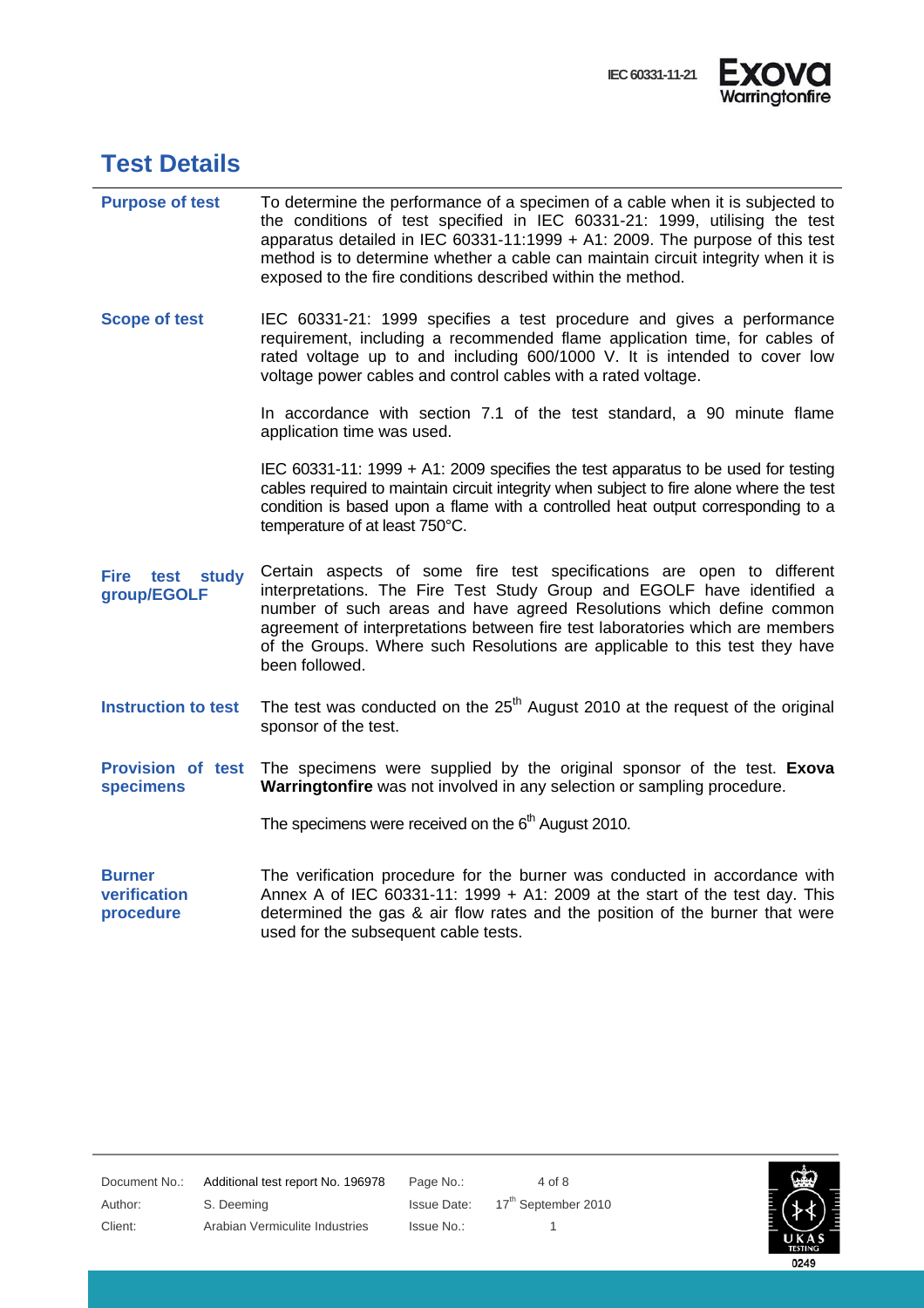# **Description of Test Specimens**

The description of the specimens given below has been prepared from information provided by the original sponsor of the test. All values quoted are nominal, unless tolerances are given.

| General description              |                         |                                               | Ablative coating applied to a cable             |  |
|----------------------------------|-------------------------|-----------------------------------------------|-------------------------------------------------|--|
| Product reference (coated cable) |                         |                                               | "Avicoat"                                       |  |
| Overall diameter (coated cable)  |                         |                                               | 24mm (stated by original sponsor)               |  |
|                                  |                         |                                               | 25mm (determined by Exova Warringtonfire)       |  |
|                                  |                         | Overall weight per unit length (coated cable) | <b>See Note 1 Below</b>                         |  |
|                                  |                         | Generic type                                  | Ablative coating                                |  |
|                                  |                         | Product reference                             | "Avicoat"                                       |  |
|                                  |                         | Detailed<br>description                       | <b>See Note 2 Below</b>                         |  |
|                                  |                         | composition details                           |                                                 |  |
|                                  |                         | Name of manufacturer                          | See Note 3 Below                                |  |
|                                  | Coating                 | Colour                                        | "White"                                         |  |
|                                  |                         | Number of coats                               | 1                                               |  |
|                                  |                         | Application thickness<br>per                  | 3mm                                             |  |
|                                  |                         | coat                                          |                                                 |  |
|                                  |                         | Application method                            | <b>Brush</b>                                    |  |
|                                  |                         | Flame retardant details                       | See Note 2 Below                                |  |
|                                  |                         | Curing process per coat                       | Drying at room temperature for 2 weeks          |  |
|                                  | Product reference       |                                               | "CU/XLPE/SWA/PVC"                               |  |
|                                  | Cable markings          |                                               | "ELECTRIC CABLE 600/1000V BS 5467 (DRAKA        |  |
|                                  |                         |                                               | UK) BASEC MADE IN UK"                           |  |
|                                  | Cable function          |                                               | Power cable for residential or industrial areas |  |
|                                  | Number of cores         |                                               | 3                                               |  |
|                                  | Voltage rating          |                                               | 600/1000 V                                      |  |
|                                  | Cable manufacturer      |                                               | <b>Nexans</b>                                   |  |
|                                  |                         | Product reference                             | See Note 1 Below                                |  |
|                                  |                         | Generic type                                  | Copper                                          |  |
|                                  |                         | Name of manufacturer                          | See Note 1 Below                                |  |
|                                  |                         | Total cross-sectional area of                 | $3.142 \times 3^2 = 28.28$ mm <sup>2</sup>      |  |
|                                  | Conductors              | each conductor                                |                                                 |  |
| Cable                            |                         | Diameter of each strand                       | 1.5mm                                           |  |
|                                  |                         | Weight per unit length per                    | See Note 1 Below                                |  |
|                                  |                         | strand                                        |                                                 |  |
|                                  |                         | Number<br>of<br>strands<br>per                | $\overline{7}$                                  |  |
|                                  |                         | conductor                                     |                                                 |  |
|                                  | Conductor<br>Insulation | Product reference                             | <b>See Note 1 Below</b>                         |  |
|                                  |                         | Generic type                                  | <b>XLPE</b>                                     |  |
|                                  |                         | Name of manufacturer                          | See Note 1 Below                                |  |
|                                  |                         | Colour                                        | "Brown", "Black", "Grey"                        |  |
|                                  |                         | <b>Thickness</b>                              | 1 <sub>mm</sub>                                 |  |
|                                  |                         | Density / weight per unit                     | See Note 1 Below                                |  |
|                                  |                         | area                                          |                                                 |  |
|                                  |                         | Flame retardant details                       | See Note 4 Below                                |  |

#### Continued on next page

Document No.: Additional test report No. 196978 Page No.: 5 of 8 Author: S. Deeming S. Deeming Issue Date: 17<sup>th</sup> September 2010 Client: Arabian Vermiculite Industries Issue No.: 1

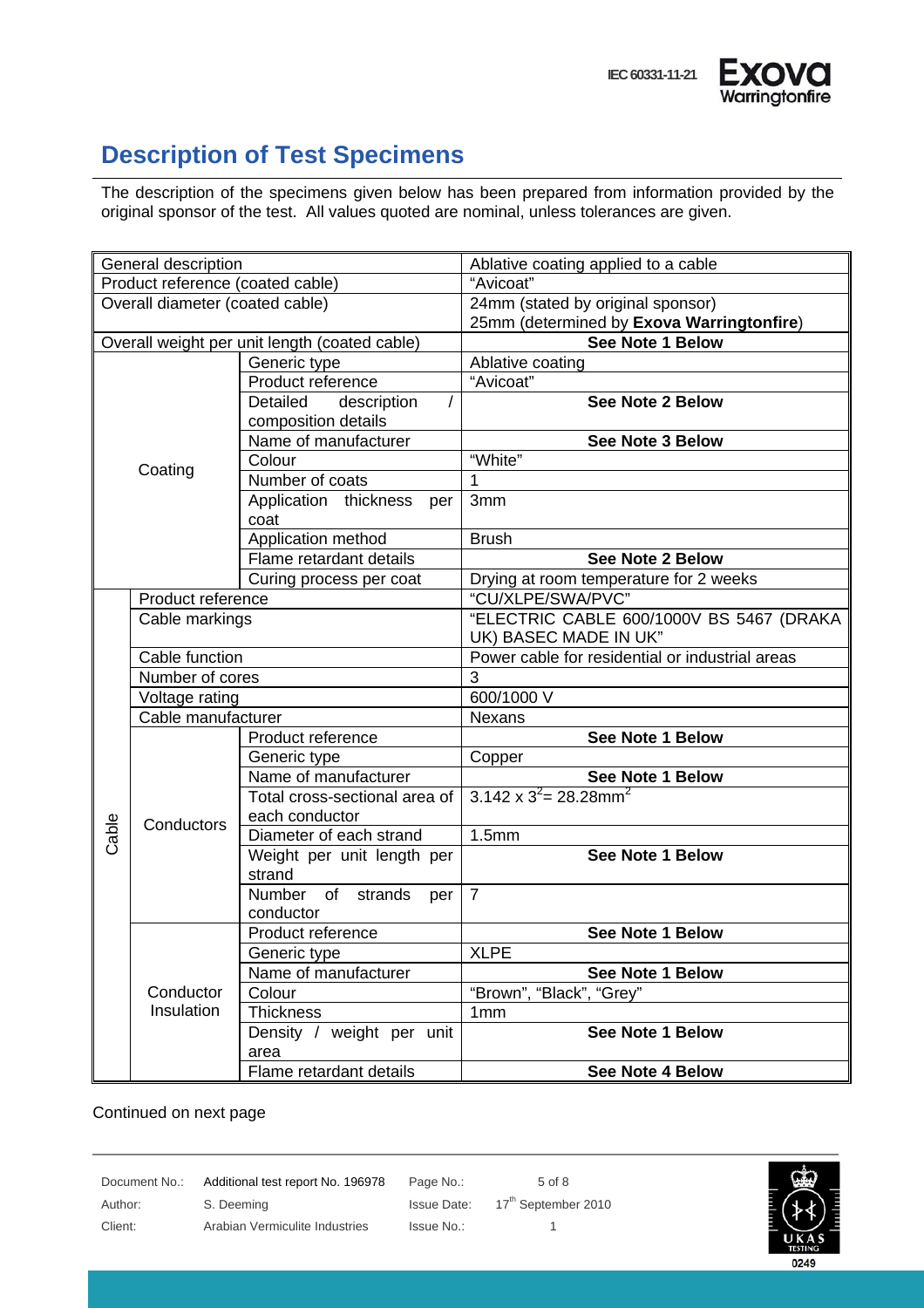

|                                            |              | Product reference         | See Note 1 Below                                      |
|--------------------------------------------|--------------|---------------------------|-------------------------------------------------------|
|                                            | Inner sheath | Generic type              | <b>PVC</b>                                            |
|                                            |              | Name of manufacturer      | See Note 1 Below                                      |
|                                            |              | Colour                    | "Black"                                               |
|                                            |              | <b>Thickness</b>          | 3 <sub>mm</sub>                                       |
|                                            |              | Density / weight per unit | See Note 1 Below                                      |
|                                            |              | area                      |                                                       |
|                                            |              | Flame retardant details   | See Note 4 Below                                      |
|                                            |              | Product reference         | See Note 1 Below                                      |
|                                            |              | Generic type              | Single layer galvanised round steel wire              |
|                                            |              | Name of manufacturer      | <b>See Note 1 Below</b>                               |
| Cable (continued)                          | Armour       | Diameter of each strand   | 1.2mm                                                 |
|                                            |              | Weight per unit length of | See Note 1 Below                                      |
|                                            |              | each strand               |                                                       |
|                                            |              | Number of strands         | 34                                                    |
|                                            |              | Product reference         | See Note 1 Below                                      |
|                                            | Outer sheath | Generic type              | <b>PVC</b>                                            |
|                                            |              | Name of manufacturer      | See Note 1 Below                                      |
|                                            |              | Colour                    | "Black"                                               |
|                                            |              | <b>Thickness</b>          | 1.2 <sub>mm</sub>                                     |
|                                            |              | Density / weight per unit | See Note 1 Below                                      |
|                                            |              | area                      |                                                       |
|                                            |              | Flame retardant details   | See Note 4 Below                                      |
| Brief description of manufacturing process |              |                           | Coating is brush applied to the cable at the desired  |
|                                            |              |                           | thickness.                                            |
|                                            |              |                           | The original sponsor was unwilling to provide further |
|                                            |              |                           | information relating to the manufacturing process of  |
|                                            |              |                           | the coating and was unable to provide information     |
|                                            |              |                           | relating to the manufacturing process of the cable.   |

**Note 1 - The original sponsor was unable to provide this information.** 

**Note 2 - The original sponsor was unwilling to provide this information.** 

- **Note 3 The original sponsor of the test has provided this information but at the specific request of the sponsor, these details have been omitted from the report and are instead held on the confidential file relating to this investigation.**
- **Note 4 The original sponsor of the test has confirmed that no flame retardant additives were utilised in the production of the product / component.**

The original sponsor has confirmed that the cable specimen was manufactured by another party and that they were not able to obtain from the manufacturer some details that would normally be included in **Exova Warringtonfire** test reports. The description of the specimen given above is therefore not as complete as would normally be the case for descriptions included in **Exova Warringtonfire** test reports and the description may not fully comply with the requirements of the test standard. In all other respects however the test was conducted fully in accordance with the requirements of the test standard and the test results are valid.

| Document No.: | Additional test report No. 196978 | Page No.:          | 6 of 8                          |                        |
|---------------|-----------------------------------|--------------------|---------------------------------|------------------------|
| Author:       | S. Deeming                        | <b>Issue Date:</b> | 17 <sup>th</sup> September 2010 |                        |
| Client:       | Arabian Vermiculite Industries    | Issue No.:         |                                 | UKAS<br><b>TESTING</b> |
|               |                                   |                    |                                 | 0249                   |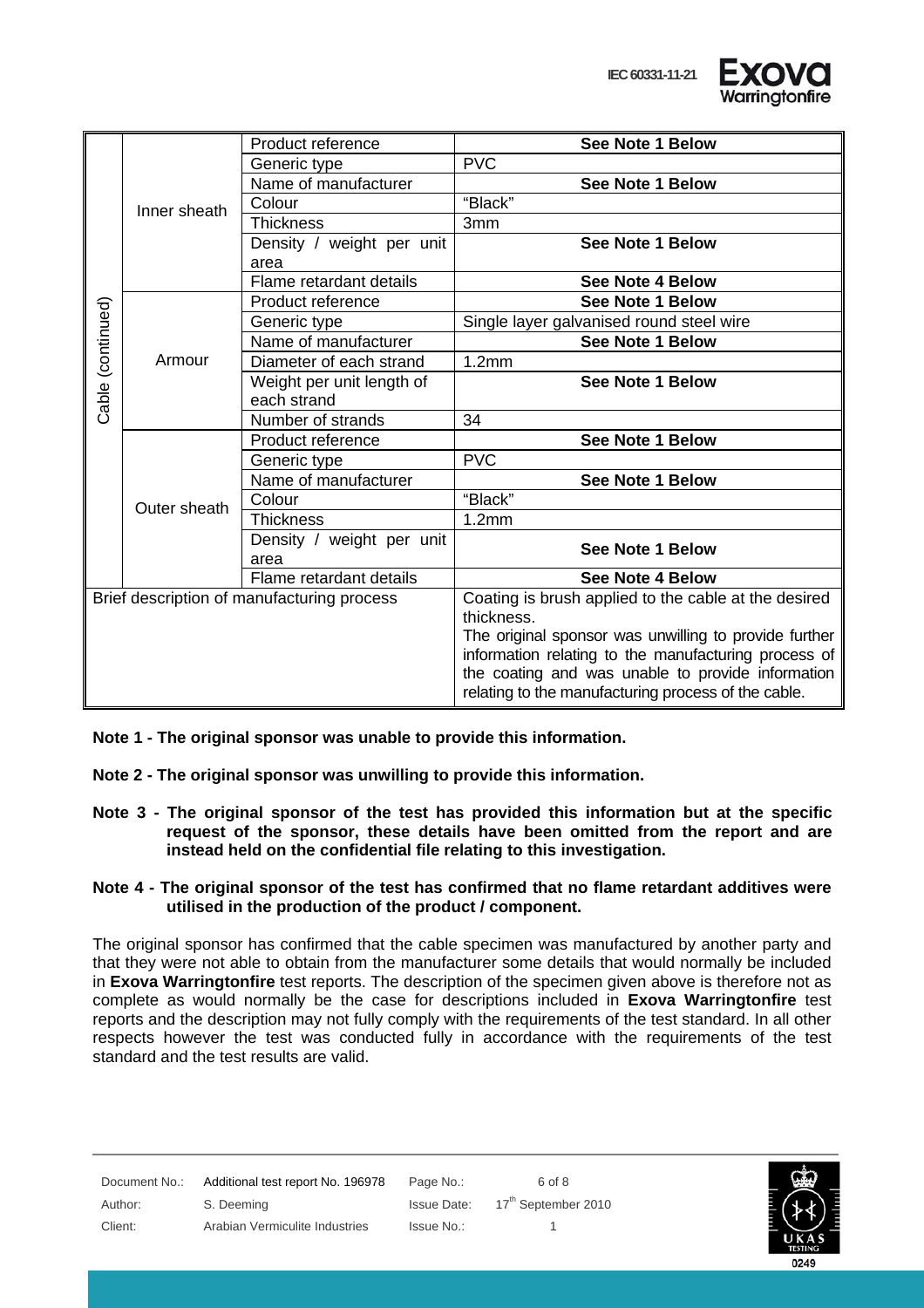

#### **Test Results**

- **Applicability of test result**  The test results relate only to the specimen of the cable in the form in which it was tested. Small differences in the composition of the product may significantly affect the performance during the test and may therefore invalidate the test results. Care should be taken to ensure that any product, which is supplied or used, is fully represented by the specimen, which was tested.
- **Results of test When tested in accordance with the procedures specified in IEC 60331-21: 1999, utilising the test apparatus detailed in IEC 60331-11: 1999 + A1: 2009, at a temperature of at least 750° C and at a rated voltage of 1000 V-rms, the coated cable maintained it's circuit integrity for a duration of 12 minutes and 28 seconds.**
- **Validity** The specification and interpretation of fire test methods are the subject of ongoing development and refinement. Changes in associated legislation may also occur. For these reasons it is recommended that the relevance of test reports over five years old should be considered by the user. The laboratory that issued the report will be able to offer, on behalf of the legal owner, a review of the procedures adopted for a particular test to ensure that they are consistent with current practices, and if required may endorse the test report.

This report may only be reproduced in full. Extracts or abridgements shall not be published without permission of **Exova Warringtonfire**.

Document No.: Additional test report No. 196978 Page No.: 7 of 8 Author: S. Deeming S. Deeming Issue Date: 17<sup>th</sup> September 2010 Client: Arabian Vermiculite Industries Issue No.: 1